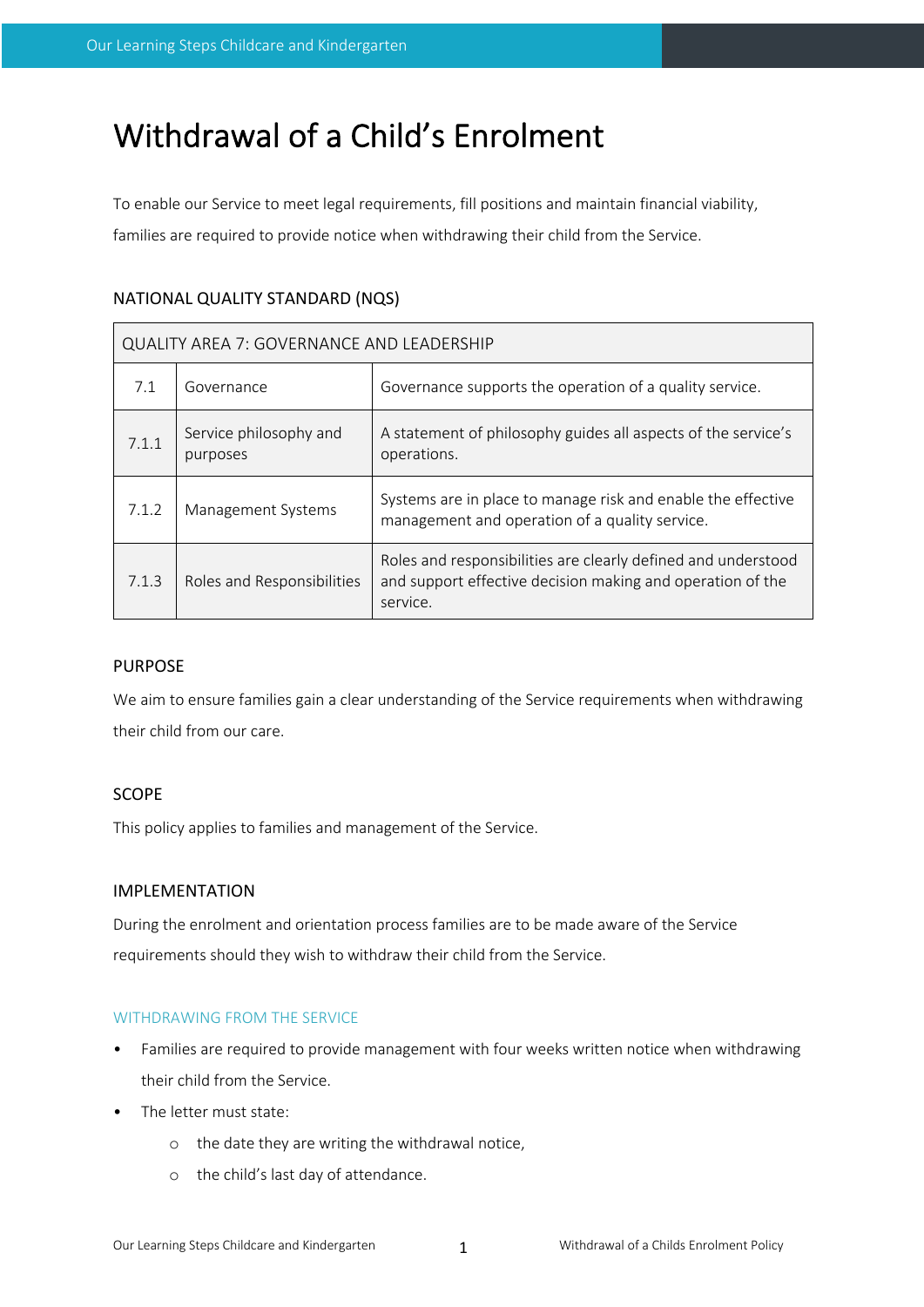- Written withdrawal notification can be emailed or handed to management.
- This letter will be placed into the child's file and archived once they have left the Service.
- Management will add an end date into the Service software program to ensure compliance with the Family Assistance Office and Centrelink.
- Fees may be charged up to the end of the four weeks from the date at which notice was received in writing, whether or not the child has attended the Service during those four weeks.
- The final account is to be issued immediately to the family advising of the balance (payment is due or no payment due as applicable).
- A copy of the final account and withdrawal form may be kept in child's file.
- Families must ensure the account is paid prior to final attendance.
- If payment has not been received the debt recovery process is to start immediately.
- If the child does not attend during their four weeks of notice, Child Care Subsidy (CCS) will not be paid after their last day of attendance (including if the child does not attend on their last day) and full fees will be applicable (This is a policy of the Family Assistance Office in relation to Child Care Subsidy).
- If at any time during the child's enrolment it is felt that it is necessary to discuss the viability of the placement due to a concern regarding the duty of care to the child or other children in our care, the Service will immediately contact the Parent/Authorised Person/s to discuss all options. This may include the termination of the child's position (*See Termination of Enrolment Policy)*.

## CONTINUING ENROLMENT FOR THE NEW YEAR

- Prior to the end of each year, families will be provided with a letter to confirm their child's continuing enrolment for the New Year.
- Failure to return this letter by the requested date may result in their child not being considered for a future position.
- Families with children going to school the following year will be required to complete the Reenrolment form confirming that their child will be going to school the following year, adding an end date to their child's care.
- Families who require care in the New Year until the school year starts, will need to advise management in writing on the re-enrolment form, stating their child's last date of attendance at the service. Any extensions to the advised date will be assessed by management and subject to availability which will be confirmed in writing for families.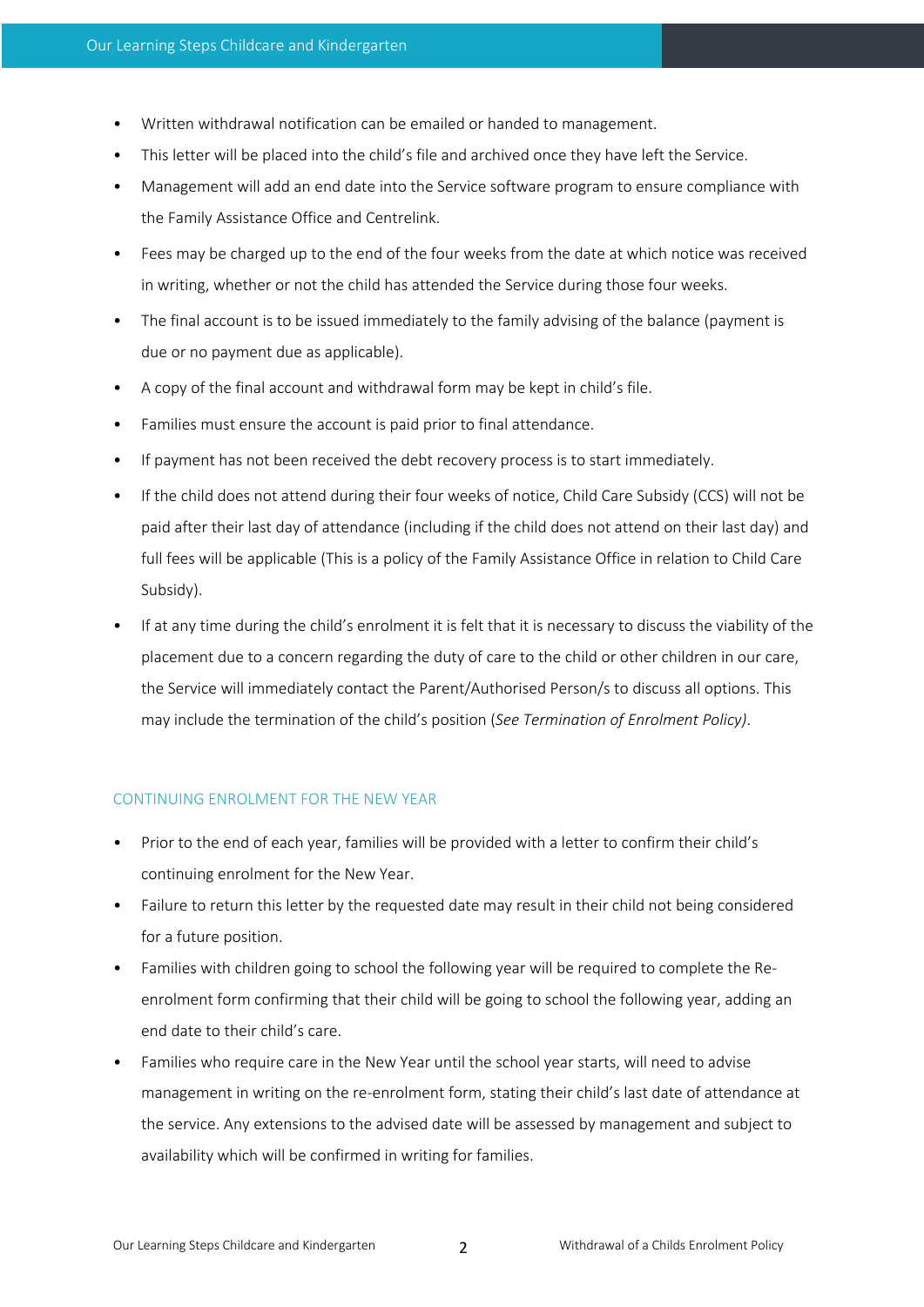• Families eligible for CCS are responsible for ensuring that all information requested by Centrelink is provided to them in order to ensure no interruption to CCS payments.

### EMPLOYEES WITH CHILDREN AT THE SERVICE

Employees are welcome to enrol their child at the Service; however, if an employee is terminated from their position, the Service reserves the right to terminate the child's position due to conflict of interest.

#### WITHDRAWAL PRIOR TO COMMENCEMENT OF CARE

If a family has accepted the offer of a placement, then decides to withdraw from the Service before the agreed commencement date, the written notice period applies. If less than the written notice period is given prior to the agreed commencement date, full payment of the two weeks holding deposit/bond may be payable to the Service and is non-refundable.

#### SOURCE:

ECA Code of Ethics. Education and Care Services National Regulations. Family Assistance Office. National Quality Standards. Revised National Quality Standards. The Business of Childcare, Karen Kearns, 2010.